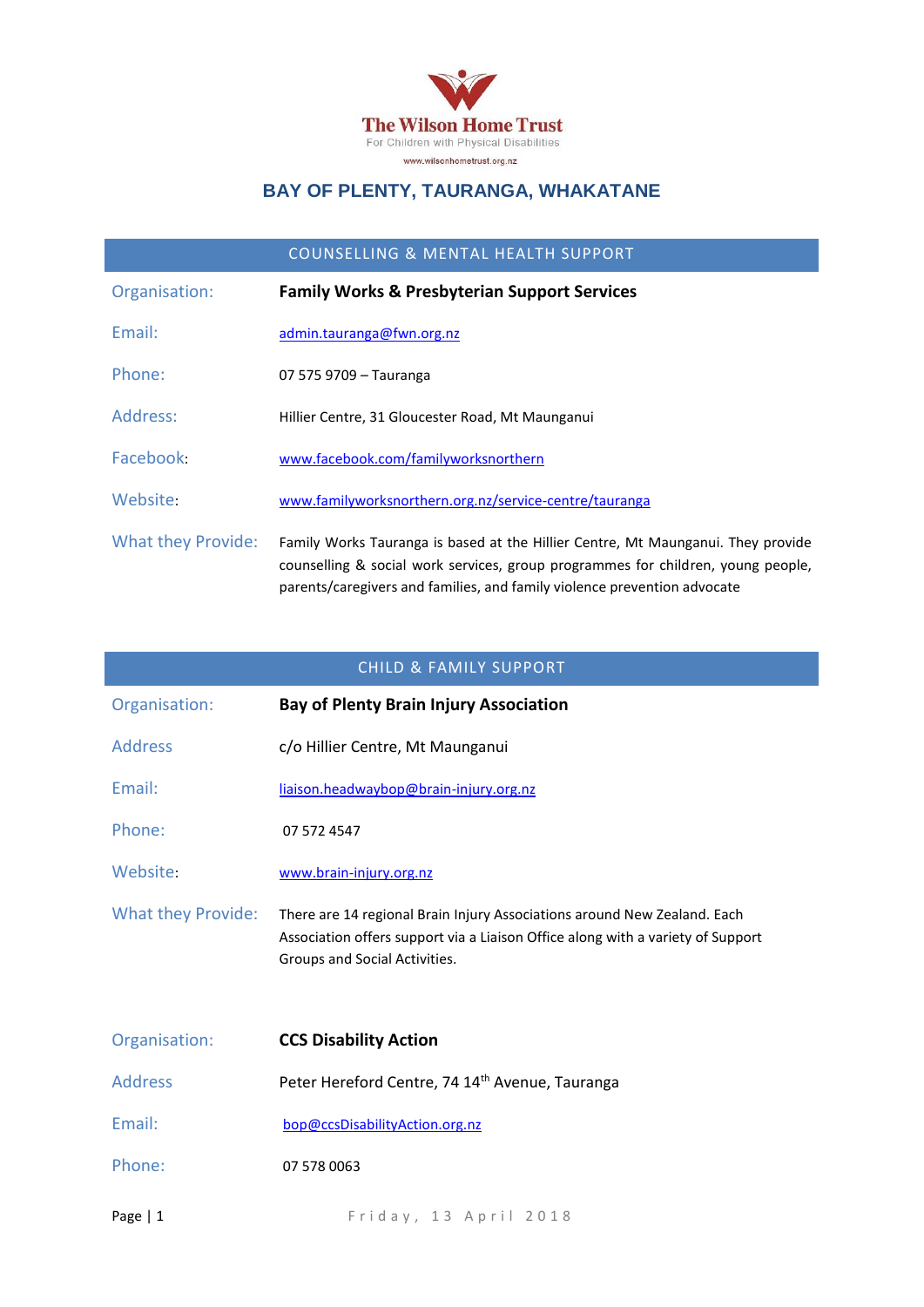## **CHILD & FAMILY SUPPORT | Continued …**

| Freephone:                | 0800 227 2255                                                                                                                                                                                                                                                                                                                                                                                                                                                                                                                                                                                                                                       |
|---------------------------|-----------------------------------------------------------------------------------------------------------------------------------------------------------------------------------------------------------------------------------------------------------------------------------------------------------------------------------------------------------------------------------------------------------------------------------------------------------------------------------------------------------------------------------------------------------------------------------------------------------------------------------------------------|
| Contact:                  | Colene Herbert                                                                                                                                                                                                                                                                                                                                                                                                                                                                                                                                                                                                                                      |
| Website:                  | www.ccsdisabilityaction.org.nz/contact/branch-information/tauranga                                                                                                                                                                                                                                                                                                                                                                                                                                                                                                                                                                                  |
| <b>What they Provide:</b> | They offer a range of support services for disabled people and their family and<br>whanau. Working with people of all ages and stages across New Zealand. They also<br>issue Mobility Parking Permits and administer the Total Mobility Scheme, which<br>offers those with mobility impairments a discount on normal taxi fee's (usually 50%).<br>You will also find a Swim School facilitated providing high quality inclusive and<br>accessible lessons to children and adults. For referral to this service you can contact<br>your GP or Support Net Kupenga Hao Ite Ora as they are the local NASC (Needs<br>Assessment Service Co-ordinator). |
| Grants/Funding:           | <b>Jubilee Trust</b>                                                                                                                                                                                                                                                                                                                                                                                                                                                                                                                                                                                                                                |

| Organisation:      | <b>Life Unlimited Charitable Trust</b>                                                                                                                                                                                                          |
|--------------------|-------------------------------------------------------------------------------------------------------------------------------------------------------------------------------------------------------------------------------------------------|
| Email:             | trishe@lifeunlimited.net.nz                                                                                                                                                                                                                     |
| Website:           | www.lifeunlimited.net.nz                                                                                                                                                                                                                        |
| Phone:             | 07 571 6351                                                                                                                                                                                                                                     |
| Address:           | 160 Devonport Road, Tauranga                                                                                                                                                                                                                    |
| What they provide: | Life Unlimited is a national health and disability service provider. Services include,<br>unbiased information and a wide range of assistive equipment and daily living aids<br>for sale or hire, Total Mobility Assessment and hearing therapy |

| Organisation: | <b>Parent 2 Parent</b>                                           |
|---------------|------------------------------------------------------------------|
| Email:        | cbop@parent2parent.org.nz                                        |
| Phone:        | 07 578 0222   Mobile: 027 808 3945                               |
| Freephone:    | 0508 236 236                                                     |
| Website:      | www.parent2parent.org.nz                                         |
| Facebook:     | www.facebook.com/parenttoparent.cbop                             |
| Address:      | Historic Village Avenues West, 17 <sup>th</sup> Avenue, Tauranga |
|               |                                                                  |

**2** | P a g e F rid a y , 13 A p r i l 2018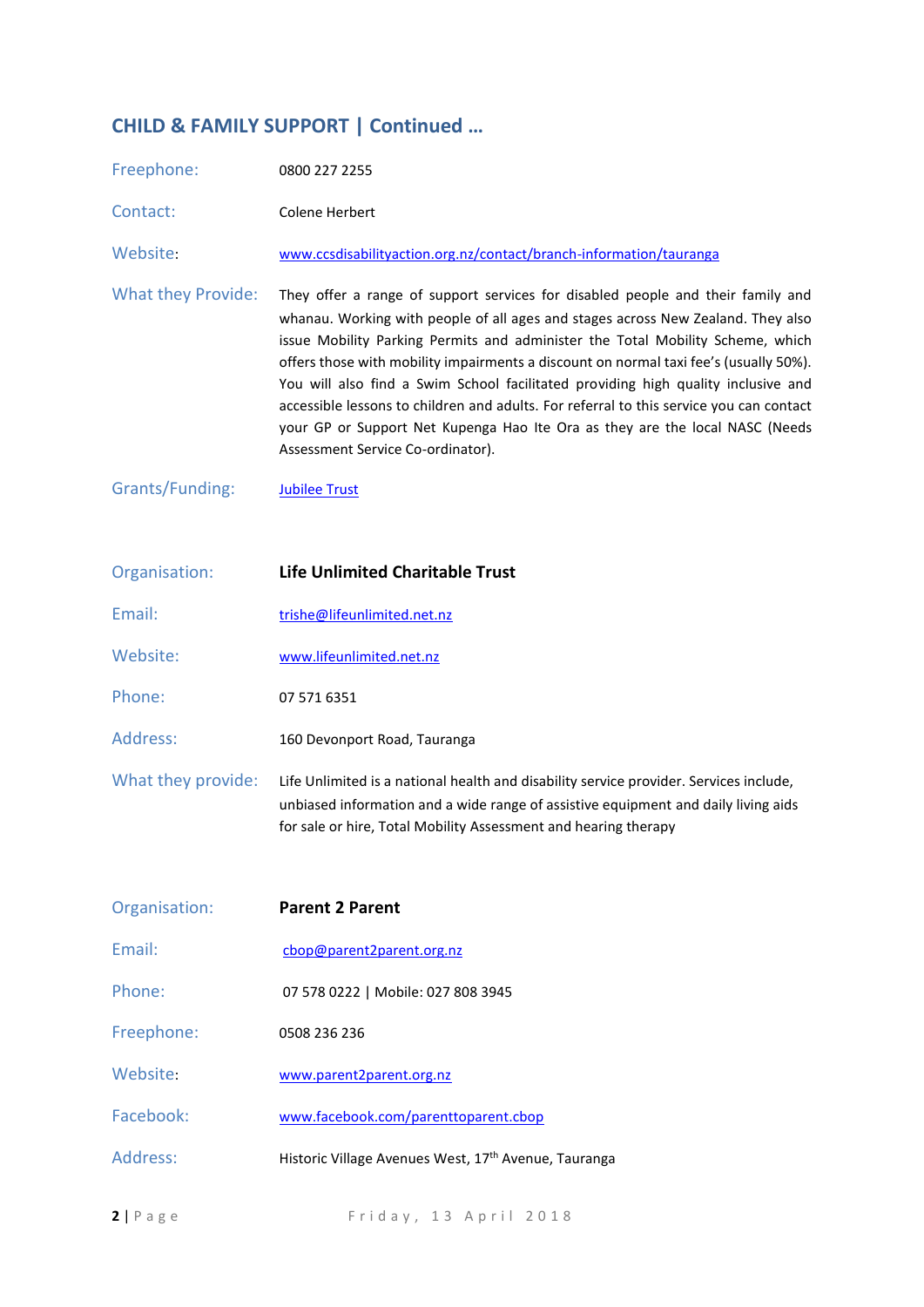#### **CHILD & FAMILY SUPPORT | Continued …**

What they Provide: Their core services are connecting parents with Support Parents and providing research and information, they also offer nationwide programmes and workshops. Their main role is at government level, advocating for better lives for children with disabilities and their families.

- Organisation: **Strengthening Families** Website: [www.strengtheningfamilies.govt.nz](http://www.strengtheningfamilies.govt.nz/) Contact: Charlotte Van Doorn – Coordinator – Address: c/o STAND Children's Services, 9 Brookfield Terrace, Tauranga Email: [sfc@standforchildren.org.nz](mailto:sfc@standforchildren.org.nz) Phone: 022 077 5514 What they Provide: Help to sort things out when life's challenges weigh you down. They help co-ordinate all the agencies that can help you your family deal with your concerns. On their website you will find a local support coordinator's contact details. They will then meet with you anywhere you choose and invite all the key organisations into a meeting.
- Organisation: **Support Net Kupenga Hao Ite Ora | NASC - Children & Adults** Email: [SupportNetBOP@bopdhb.govt.nz](mailto:SupportNetBOP@bopdhb.govt.nz) Phone: 07 571 0093 Website: [www.bopdhb.govt.nz](http://www.bopdhb.govt.nz/) Address: 510 Cameron Road, PO Box 2121, Tauranga What they Provide: Needs Assessment Services Co-ordination (NASC) agencies work with children and adults with disabilities to help identify their needs and to outline what disability support services are available. They allocate Ministry of Health-funded support services and assist with accessing supports.

They provide a conduit between you and the agencies involved.

| Organisation:      | <b>Silc</b>           |
|--------------------|-----------------------|
| Email:             | reception@silc.co.nz  |
| Phone:             | 07 571 1262           |
| $3   P \text{age}$ | Friday, 13 April 2018 |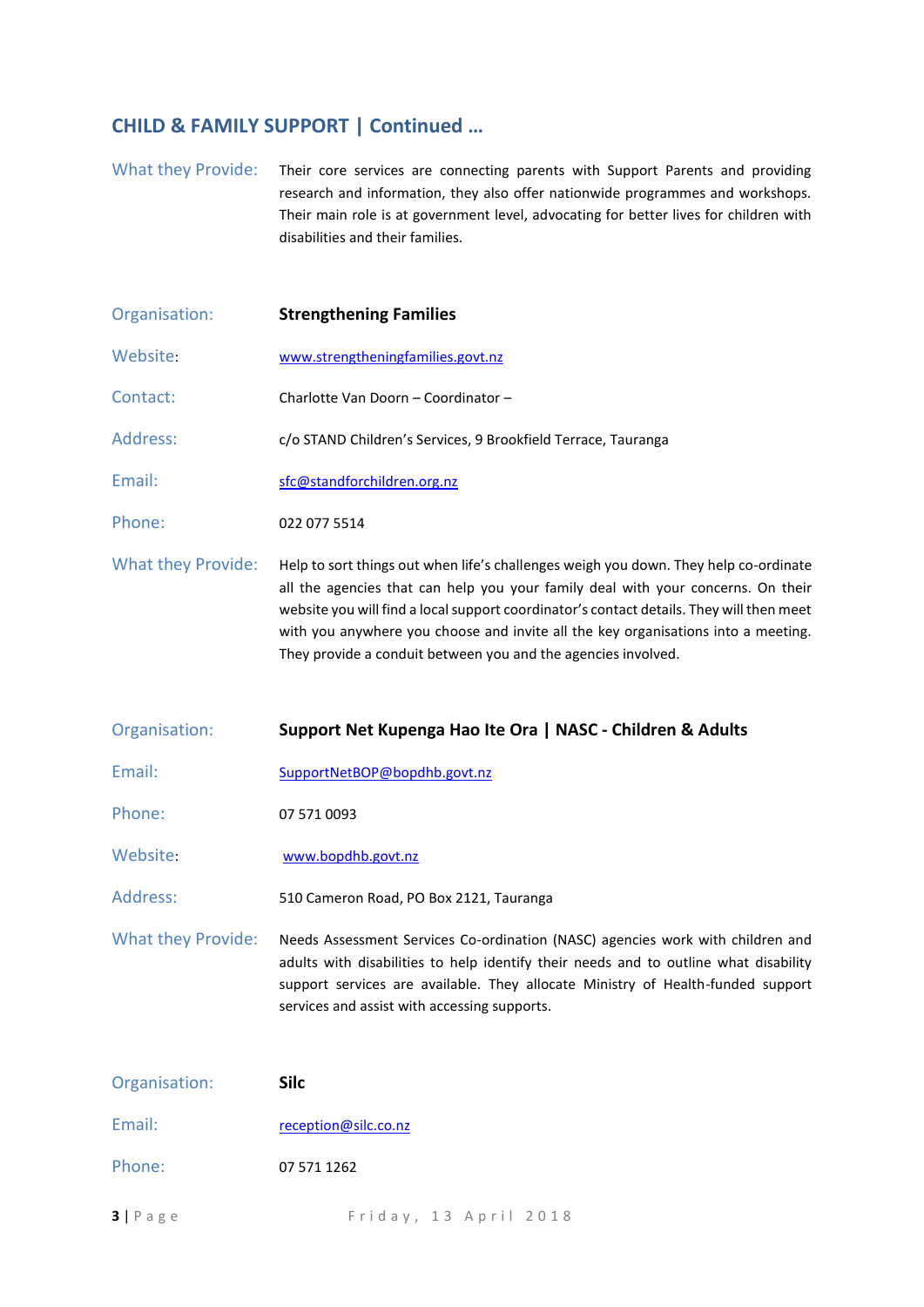## **CHILD & FAMILY SUPPORT | Continued …**

| Website:                  | www.silc.co.nz                                                                                                                                                                                                                                                                                                                                                                                                                                                             |
|---------------------------|----------------------------------------------------------------------------------------------------------------------------------------------------------------------------------------------------------------------------------------------------------------------------------------------------------------------------------------------------------------------------------------------------------------------------------------------------------------------------|
| Address:                  | 97 Eleventh Avenue, Tauranga 3110                                                                                                                                                                                                                                                                                                                                                                                                                                          |
| <b>What they Provide:</b> | Support during adulthood with Supportive living, residential support and assistance<br>in the home, holistic support to enhance your aspirations for life. Support to access<br>groups, activities, personal shopping, banking and friends. Individual Funding<br>management. Safe use and maintenance of specialised equipment and liaison with<br>relevant specialists and agencies. Assistance with medication, appointments and<br>liaising with health professionals. |
|                           |                                                                                                                                                                                                                                                                                                                                                                                                                                                                            |
| Organisation:             | <b>WBOP DST (Western Bay of Plenty Disability Support Trust)</b>                                                                                                                                                                                                                                                                                                                                                                                                           |
| Website:                  | www.supporttrust.org.nz                                                                                                                                                                                                                                                                                                                                                                                                                                                    |
| Email:                    | coordinator@supporttrust.org.nz                                                                                                                                                                                                                                                                                                                                                                                                                                            |
| Address:                  | PO Box 15466, Tauranga 3144                                                                                                                                                                                                                                                                                                                                                                                                                                                |

#### RESIDENTIAL & DAY PROGRAMMES

| Organisation:             | <b>Arohanui Art &amp; Education</b>                                                                                                                                                                                                                |
|---------------------------|----------------------------------------------------------------------------------------------------------------------------------------------------------------------------------------------------------------------------------------------------|
| Website:                  | www.arohanuitrust.co.nz                                                                                                                                                                                                                            |
| Email:                    | arohanuiart@xtra.co.nz                                                                                                                                                                                                                             |
| Address:                  | Te Puke Studio, Commerce Lane   Phone: 07 573 7377                                                                                                                                                                                                 |
|                           | Greerton Studio, Unit 3, Cnr Chadwick & Hynds, Tauranga   Phone: 07 579 4603                                                                                                                                                                       |
|                           | Tauranga Studio, Unit 7 Wilrose Place   Phone: 07 571 2112                                                                                                                                                                                         |
| <b>What they Provide:</b> | Arohanui offers community participation and meaningful day activities for people<br>aged 16 years and over with a disability. They offer a boutique-type service with high<br>staff-to-client rations and a wide range of resources and equipment. |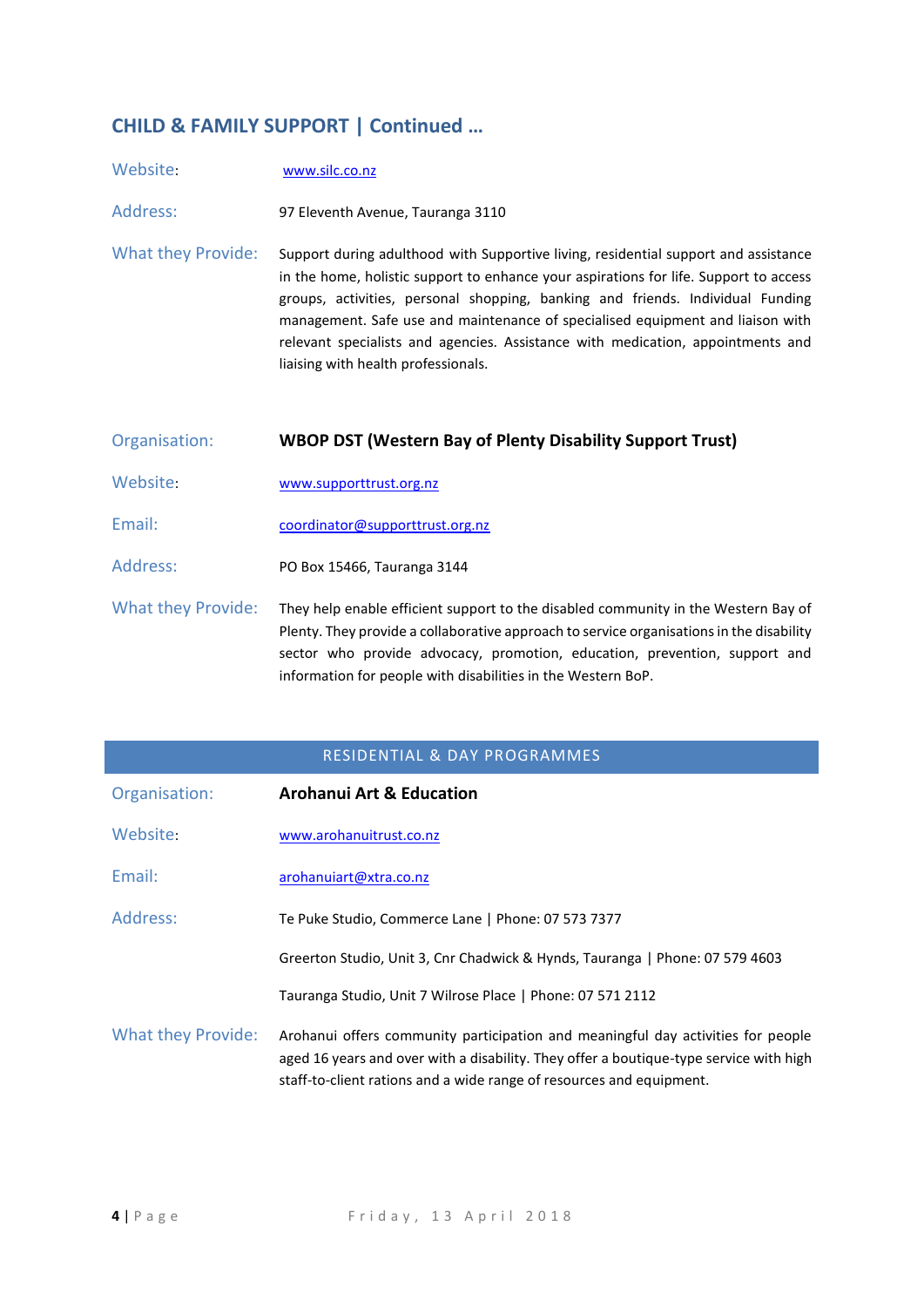# SPECIAL SCHOOLS & UNITS School: **Tauranga Special School** Email: office@taurangaspecialschool.nz Phone: 07 578 4424 Principal: Barrie Wickens Website: [www.taurangaspecialschool.nz](http://www.taurangaspecialschool.nz/) Address: 39 Eighteenth Avenue, Tauranga, 3112 What they Provide: The school curriculum reflects the needs of the students who may have a combination of intellectual, sensory and physical impairments. The Individual Education Programme process for the students provides the strongest direction for determining the community's curriculum expectations. The school has a Multi-Disciplinary Therapy Team attached which gives direct access to Speech Language Therapy, Occupational Therapy and Physiotherapy. They also have a heated pool for hydrotherapy with a physio, RDA (Riding for the Disabled), trike programme, attend Argos Gym and provide music therapy. They base their physical programme on the MOVE Programme, Movement Opportunities Via Education.

They also have an outreach service that currently supports 13 schools in the Western Bay of Plenty from Kaikaki Township as far as Te Kaha.

#### SPORT & RECREATION

| Organisation:      | <b>CCS Disability Action Swim School</b>                                                                                            |
|--------------------|-------------------------------------------------------------------------------------------------------------------------------------|
| Address:           | 74 Fourteenth Avenue, Tauranga                                                                                                      |
| Facebook:          | www.facebook.com/ccsdisabilityactionswimschool                                                                                      |
| Email:             | Swim.School@ccsDisabilityAction.org.nz                                                                                              |
| Phone:             | 07 571 4757                                                                                                                         |
| Website:           | www.ccsdisabilityaction.org.nz                                                                                                      |
| What they Provide: | The Tauranga branch provides a high quality, inclusive and accessible swimming<br>lessons to children and adults with disabilities. |
| Organisation:      | <b>Halberg Disability Sport Foundation</b>                                                                                          |
| Email:             | <b>TBA</b>                                                                                                                          |

**5** | Page Friday, 13 April 2018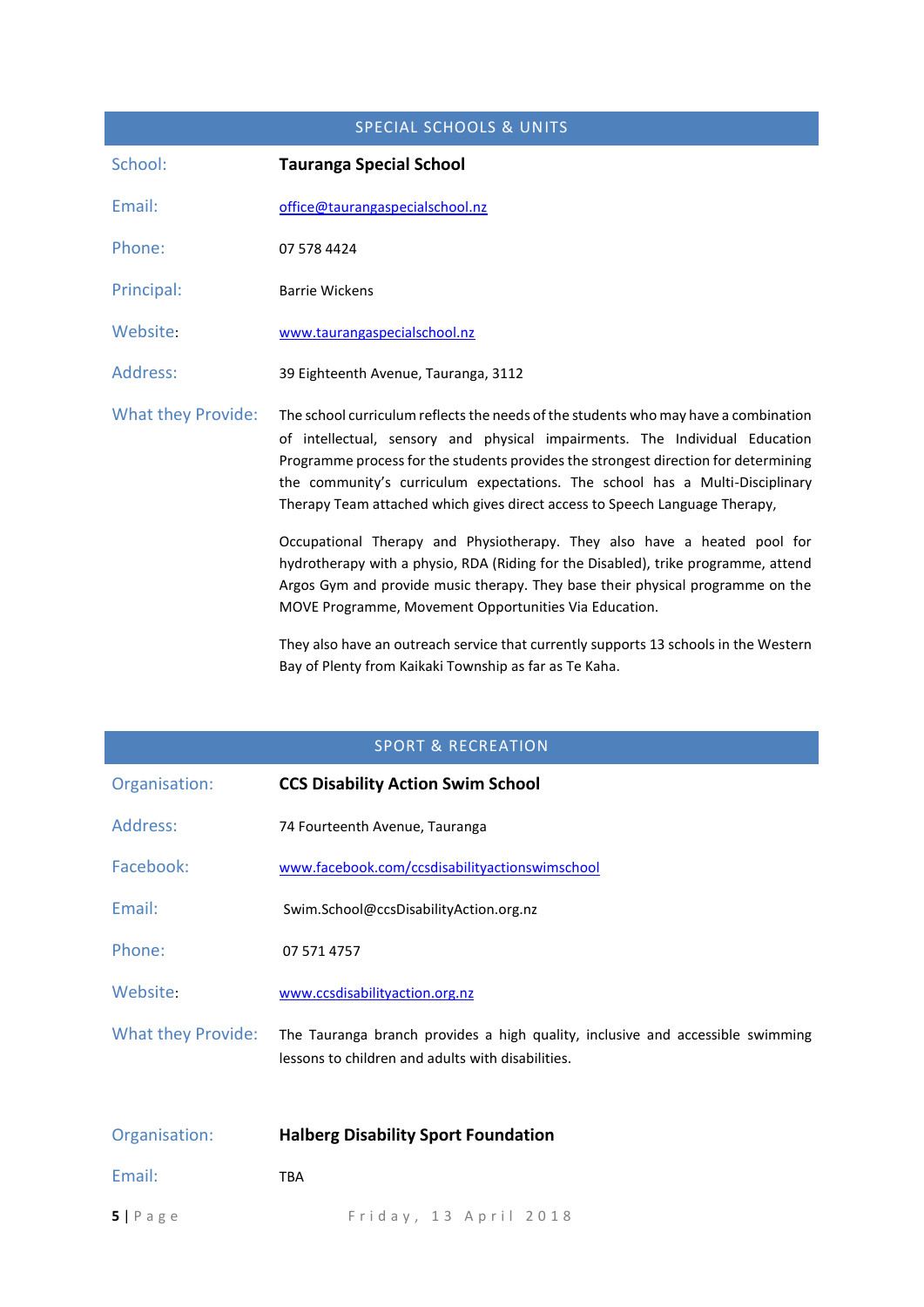## **SPORT & RECREATION | Continued …**

| Phone:                    | 0800 HALBERG   09 579 9931                                                                                                                                                                                                                                                                                                                                                                                                  |
|---------------------------|-----------------------------------------------------------------------------------------------------------------------------------------------------------------------------------------------------------------------------------------------------------------------------------------------------------------------------------------------------------------------------------------------------------------------------|
| Contact:                  | TBA   Advisor                                                                                                                                                                                                                                                                                                                                                                                                               |
| Website:                  | www.halberg.co.nz                                                                                                                                                                                                                                                                                                                                                                                                           |
| <b>What they Provide:</b> | The Halberg Disability Sport Foundation is a charitable organisation founded in 1963<br>of Olympic legend, Sir Murray Halberg (ONZ) on the believe that all people, regardless<br>of their ability, should have equal opportunity to enhance lives through sport and<br>recreation. Since 1963, the Foundation has worked tirelessly to make Sir Murray's<br>vision a reality for New Zealand's physically disabled people. |
|                           | The core work of the Foundation includes a team of regional Advisers throughout<br>New Zealand. These dedicated and expert staff work with physically disabled young<br>people and their families to get them involved in sports and recreation. They also<br>collaborate with schools, local sport and recreation organisations, facilities and clubs                                                                      |
|                           | to raise awareness and capability for the provision of inclusive sports programmes<br>and events.                                                                                                                                                                                                                                                                                                                           |
| Organisation:             | Hisbiscus Surf School, Mount Maunganui                                                                                                                                                                                                                                                                                                                                                                                      |
| Email:                    | info@surfschool.co.nz                                                                                                                                                                                                                                                                                                                                                                                                       |
| Phone:                    | 07 575 3792                                                                                                                                                                                                                                                                                                                                                                                                                 |
| What they provide:        | Beach Wheelchair for hire                                                                                                                                                                                                                                                                                                                                                                                                   |
| Organisation:             | Omano Surf Club, Surf Road, Mount Maunganui                                                                                                                                                                                                                                                                                                                                                                                 |
| Email:                    | admin@omanubeach.co.nz                                                                                                                                                                                                                                                                                                                                                                                                      |
| Phone:                    | 07 575 4805                                                                                                                                                                                                                                                                                                                                                                                                                 |
| What they provide:        | Beach Wheelchair for hire                                                                                                                                                                                                                                                                                                                                                                                                   |
| Organisation:             | <b>Parafed Bay of Plenty</b>                                                                                                                                                                                                                                                                                                                                                                                                |
| Email:                    | ian@parafedbop.co.nz                                                                                                                                                                                                                                                                                                                                                                                                        |
| Phone:                    | 0277 069 133                                                                                                                                                                                                                                                                                                                                                                                                                |
| Contact:                  | Ian McDonald                                                                                                                                                                                                                                                                                                                                                                                                                |

**6** | P a g e e e e e F r i d a y , 1 3 A p r i l 2018